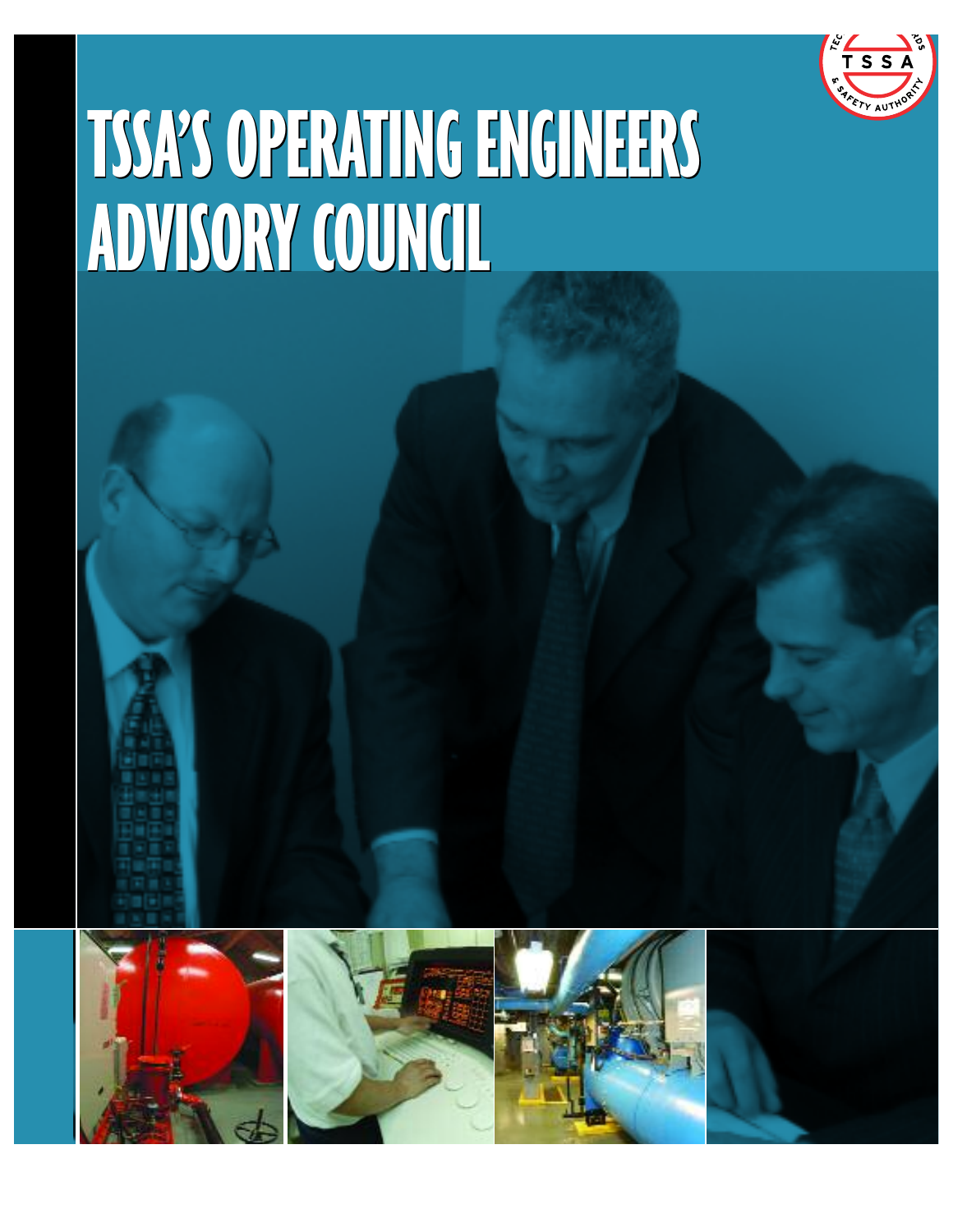# **INTRODUCTION**

The Technical Standards and Safety Authority (TSSA) regulates safety in Ontario in a proactive, prevention-based manner. In order to provide strategic oversight and management of safety regulations and issues, TSSA actively solicits advice from key industry stakeholders within regulated industries through TSSA advisory councils.

To ensure safety services are developed in context, advisory councils provide a forum through which TSSA consults with industry relative to its safety services, gaining valuable input to guide TSSA decision-making and operations.

Composed of stakeholder representatives from TSSA-regulated industries, the advisory councils work with TSSA to:

- > **support** existing safety initiatives;
- > **identify** industry-specific issues;
- **collaborate** on policies to enhance safety; and
- > **improve** service delivery and customer relationships.

TSSA works with 11 advisory councils: Agriculture, Ski Lifts, Boilers and Pressure Vessels, Natural Gas, Operating Engineers, Liquid Fuels, Amusement Devices, Propane, Upholstered and Stuffed Articles, Elevating Devices, and Consumers.

Advisory councils remain important allies in the evolution of TSSA toward becoming the world leader in public safety services.

#### ORIGINS OF THE OPERATING ENGINEERS **ADVISORY COUNCIL**

The Operating Engineers Advisory Council has been providing industry-driven support to TSSA ever since it became the not-for-profit, selffunded delegated administrative authority under the *Technical Standards and Safety Act, 2000*, assuming responsibility for public safety services in four mandated sectors, including power (operating) engineers.

# **COMPOSITION**

The Operating Engineers Advisory Council is made up of ten representatives from the power (operating) engineering profession and related industry, including electric power generation, industrial power services, steam, compression and refrigeration technology, and the support of related professional, educational and labour organizations.